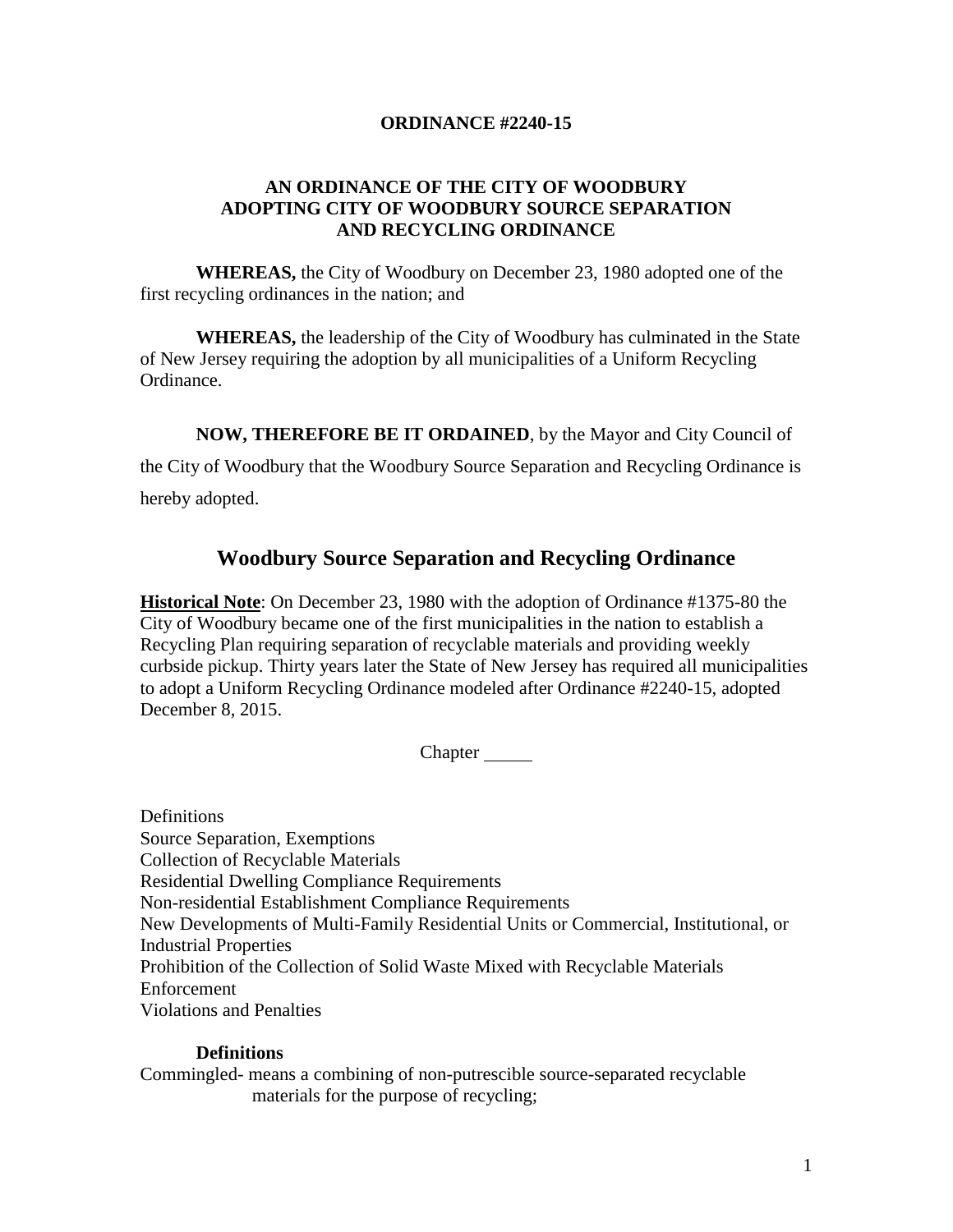- Designated recyclable materials- means those materials designated within the Gloucester County District Solid Waste Management Plan to be source separated for the purpose of recycling, including but not limited to: paper, corrugated fiber (cardboard), plastics #1 through #7 inclusive, aluminum and steel cans,
- Electronic waste- shall mean a computer central processing unit and associated hardware including keyboards, modems, printers scanners and fax machines; a cathode ray tube, a cathode ray tube device, a flat panel display or similar video display device with a screen that is greater than 4 inches measured diagonally and that contains one or more circuit boards, including a television, and cell phones;
- Multifamily dwelling- means any building or structure, or complex of buildings in which three or more dwelling units are owner-occupied or rented or leased, or offered for rental or lease, for residential purposes (see NJSA 13:1E-99.13a.) and shall include hotels, motels, or other guest houses serving transient or seasonal guests as those terms are defined under subsection (j) of section 3 of the "Hotel and Multiple Dwelling Law," P.L. 1967, c. 76 (C.55: 13A-1 et seq.);
- Municipal Recycling Coordinator- means the person or persons appointed by the municipal governing body and who shall be authorized to, among other things, enforce the provisions of this Ordinance, and any rules and regulations which may be promulgated hereunder.
- Municipal solid waste (MSW) stream- means all solid waste generated at residential, commercial, and institutional establishments within the boundaries of the City of Woodbury;
- Recyclable material- means those materials which would otherwise become solid waste, and which may be collected, separated, or processed and returned to the economic mainstream in the form of raw materials or products;
- Source-separated recyclable materials- means recyclable materials which are separated at the point of generation by the generator thereof from solid waste for the purposes of recycling;
- Source separation- means the process by which recyclable materials are separated at the point of generation by the generator thereof from solid waste for the purposes of recycling.

#### **Source Separation; Exemption from Source Separation Requirements**

A. Mandatory source separation: It shall be mandatory for all persons who are owners, tenants, or occupants of residential and non-residential premises, which shall include but not be limited to retail and other commercial locations, as well as government, schools and other institutional locations within the municipality of Woodbury, to separate designated recyclable materials from all solid waste. Designated recyclable materials shall be deposited separate and apart from other solid waste generated by the owners, tenants, or occupants of such premises and shall be placed separately at the curb in a manner and on such days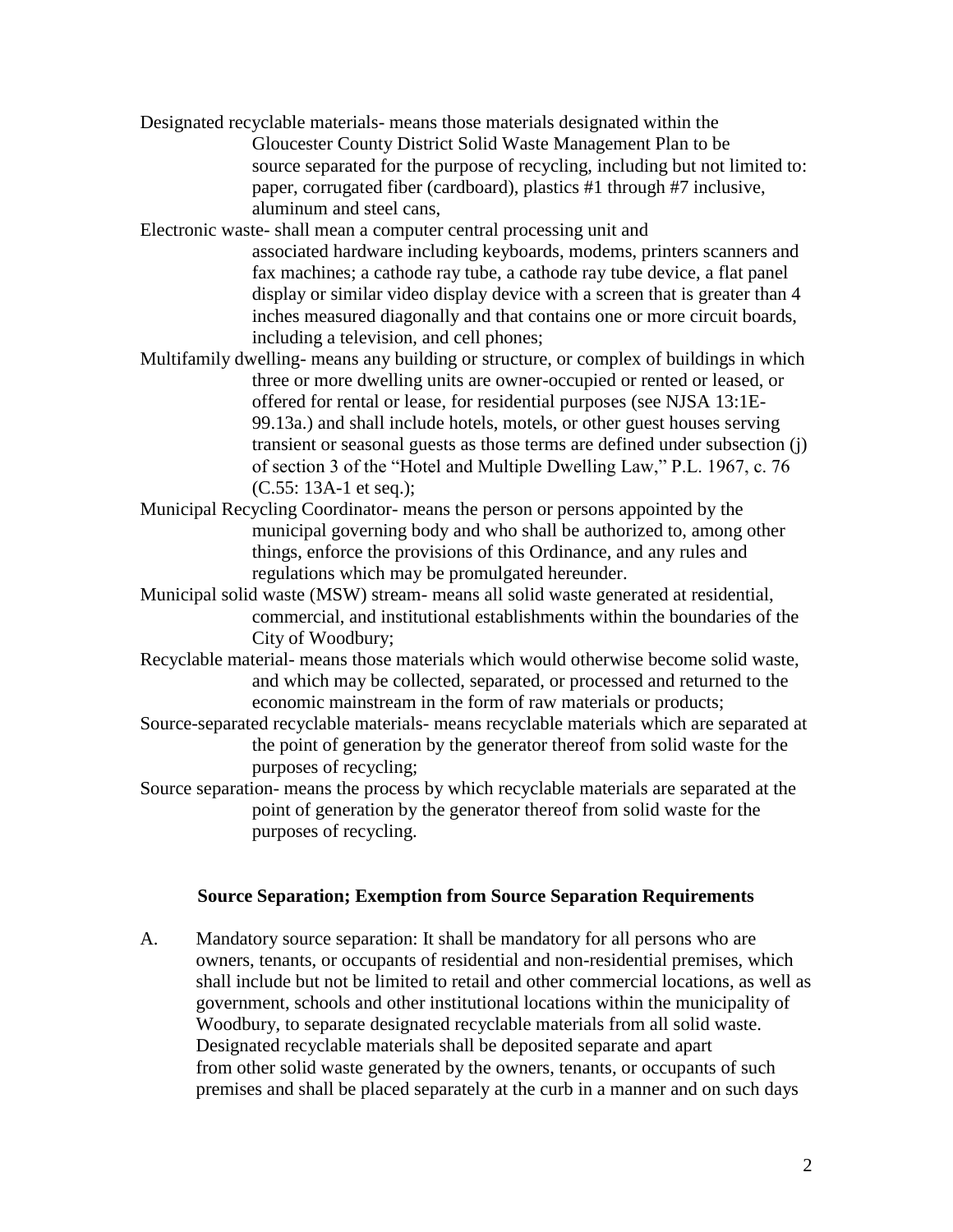and times as may be hereinafter established by regulations promulgated by the Woodbury Department of Public Works.

## **Collection of Recyclable Materials**

The collection of recyclable material shall be in the manner prescribed as follows:

- A. All containers containing recyclable materials shall be placed, prior to collection, between the curb and the sidewalk, or in the absence of curb and sidewalk, as near to the street as not to constitute a danger, where such receptacles shall be readily accessible to the collector without providing obstruction to pedestrians. The owner or occupant of the premises shall keep all receptacles clean and in safe handling condition. Receptacles or other items to be disposed of shall be placed as noted above anytime after 5:00 PM of the day immediately preceding the day of collection, but no later than 6:00 AM of the day of collection. After collection, any containers shall be removed from the curbside by no later than 7:00 PM of the day of collection.
- B. All receptacles or dumpsters shall be kept clean and in a safe manner.

#### **Residential Dwelling Compliance Requirements**

The owner of any property shall be responsible for compliance with this Ordinance. For multifamily units, the management or owner is responsible for setting up and maintaining the recycling system, including collection of recyclable materials, in accordance with guidelines or regulations established by the appropriate municipal office. Violations and penalty notices will be directed to the owner or management, in those instances where the violator is not easily identifiable. The management shall issue notification and collection rules to new tenants when they arrive and every 6 months during their occupancy.

## **Non-Residential Establishment Compliance Requirements**

- A. All commercial and institutional generators of solid waste shall be required to comply with the provisions of this Ordinance.
- B. Every business, institution, or industrial facility shall report on an annual basis to the Recycling Coordinator, on such forms as may be prescribed, on recycling activities at their premises, including the amount of recycled material, by material type, collected and recycled and the vendor or vendors providing recycling service.
- C. All food service establishments shall, in addition to compliance with all other recycling requirements, be required to recycle grease and/or cooking oil created in the processing of food or food products, and maintain such records as may be prescribed, for inspection by any code enforcement officer.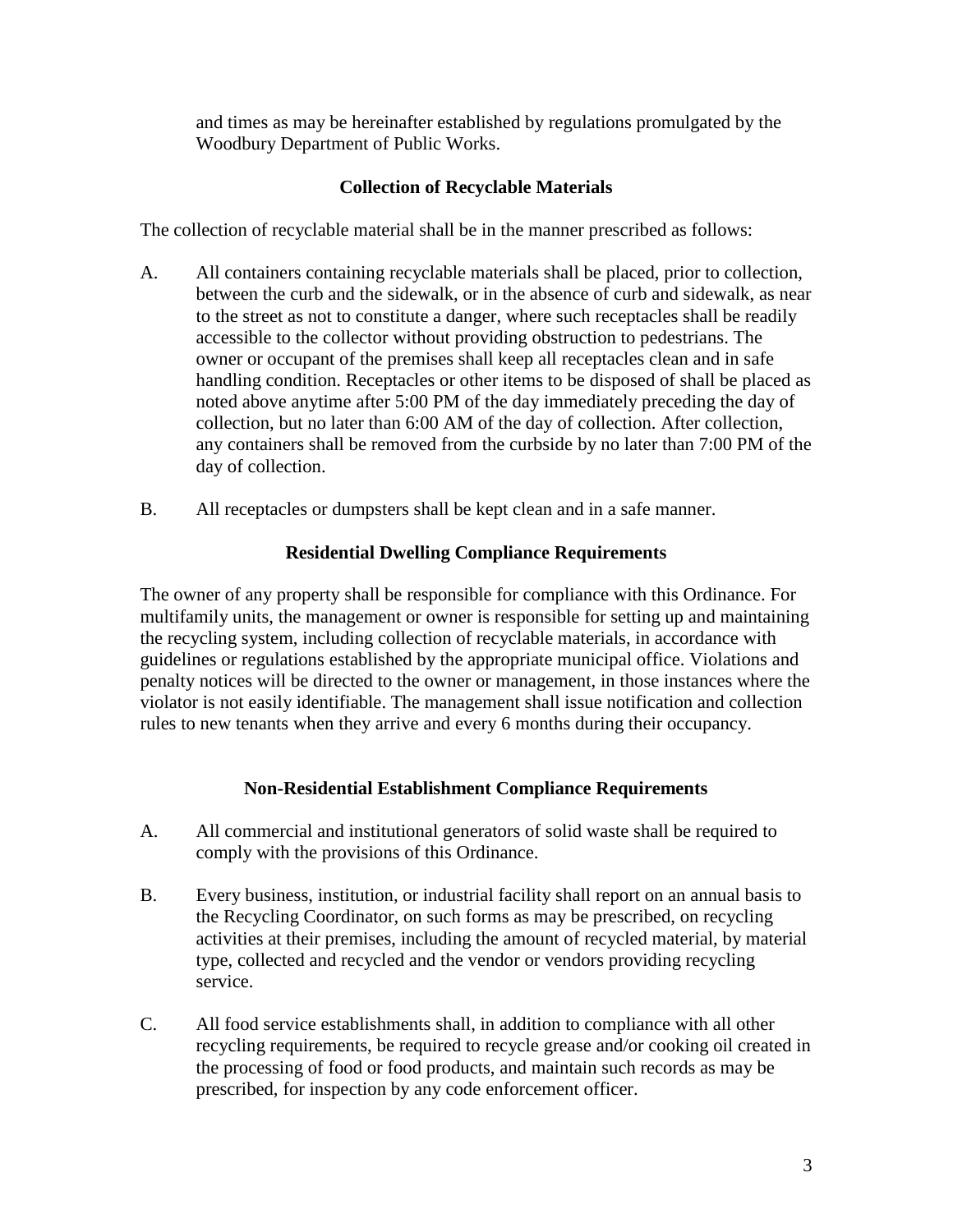## **New Developments of Multi-Family Residential Units or Commercial, Institutional, or Industrial Properties (Pursuant to N.J.S.A. 13:1E-99.13a and 99.16c.)**

A. Any application to the combined Planning/Zoning Board of the City of Woodbury for subdivision or site plan approval for the construction of multi-family, rehabilitation or redevelopment of dwellings of three or more units, single family developments of 10 or more units or any commercial, institutional, or industrial development for the utilization of 1,000 square feet or more of land, must include a recycling plan. This plan must contain, at a minimum, the following:

> 1) A detailed analysis of the expected composition and amounts of solid waste and recyclables generated at the proposed development and

2) Locations documented on the application's site plan that provide for convenient recycling opportunities for all owners, tenants, and occupants. The recycling area shall be of sufficient size, convenient location and contain other attributes (signage, lighting, fencing, etc.) as may be determined by the municipal recycling coordinator.

- B. Prior to the issuance of a Certificate of Occupancy by the City of Woodbury, the owner of any new multi-family housing or commercial, institutional, or industrial development must supply a copy of a duly executed contract with a hauling company for the purposes of collection and recycling of solid waste and sourceseparated recyclable materials.
- C. Provision shall be made for the indoor, or enclosed outdoor, storage and pickup of solid waste, to be approved by the Certified Public Works Manager.

.

## **Prohibition of the Collection of Solid Waste Mixed with Recyclable Materials**

- A. It shall be unlawful for solid waste collectors to collect solid waste that is mixed with, or contains visible signs of, designated recyclable materials. It is also unlawful for solid waste collectors to remove for disposal those bags or containers of solid waste which visibly display a warning notice sticker or some other device indicating that the load of solid waste contains designated recyclable materials.
- B. It shall be the responsibility of the resident or occupant to properly segregate the uncollected solid waste for proper disposal or recycling. Allowing such unseparated solid waste and recyclables to accumulate will be considered a violation of this article and the local sanitary code.
- C. Once placed in the location identified by this Ordinance, or any rules or regulations promulgated pursuant to this Ordinance, no person, other than those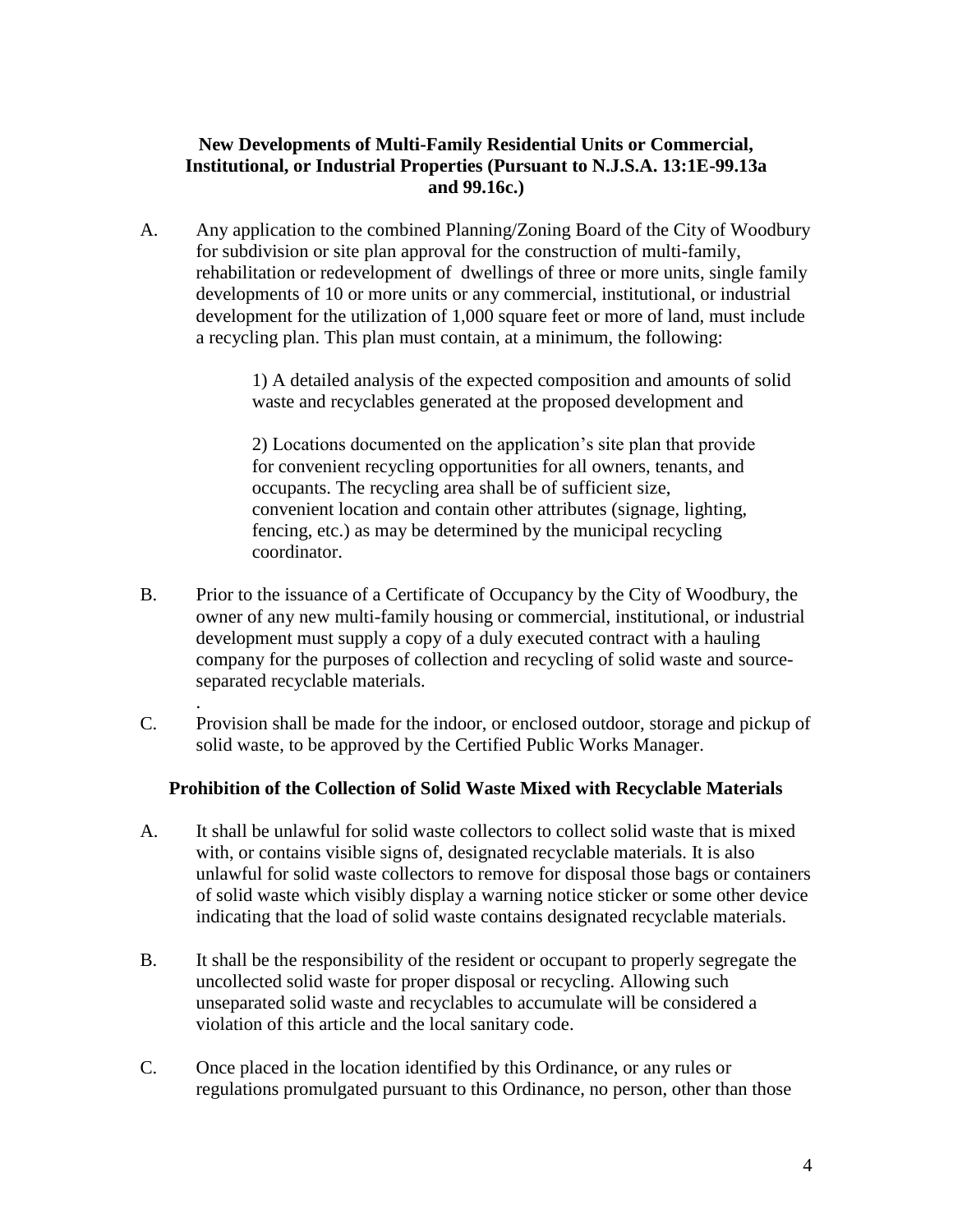authorized by the municipality, shall tamper with, collect, remove, or otherwise handle designated recyclable materials.

#### **Enforcement**

The Code Enforcement Official, the Department of Health, the Recycling Coordinator, the Property Maintenance Official, the Housing Officer, and the Gloucester County Department of Health are hereby individually and severally empowered to enforce the provisions of this Ordinance. An inspection may consist of sorting through containers and opening of solid waste bags to detect, by sound or sight, the presence of any recyclable material.

#### **Violations and Penalties**

Any person, corporation, occupant, or entity that violates or fails to comply with any provision of this Ordinance or any of the rules and regulations promulgated hereunder shall, upon conviction thereof, be punishable by a fine not less than \$250, nor more than \$1000. Each day for which a violation of this Ordinance occurs shall be considered a separate offence.

Fines levied and collected pursuant to the provisions of this Ordinance shall be immediately deposited into the Municipal Recycling Trust Fund. Monies in the Municipal Recycling Trust Fund shall be used for the allowable expenses of the municipal recycling program.

#### **Repealer**

Any portion of any previously enacted ordinance which is inconsistent with the within ordinance is hereby repealed to the extent of such inconsistency.

## **Severability, Effective Date**

In the event that it is determined, by a Court of competent jurisdiction, that any provision or section of this Ordinance is unconstitutional, all other sections and provisions shall remain in effect. This Ordinance shall take effect immediately, unless otherwise provided by Resolution of the governing body.

Chapter \_\_\_\_\_

Definitions Construction, Renovation, Demolition Debris Recovery Plan Review of Debris Recovery Plan Diversion requirement adjustment Debris recover plan reporting requirements Compliance with diversion requirement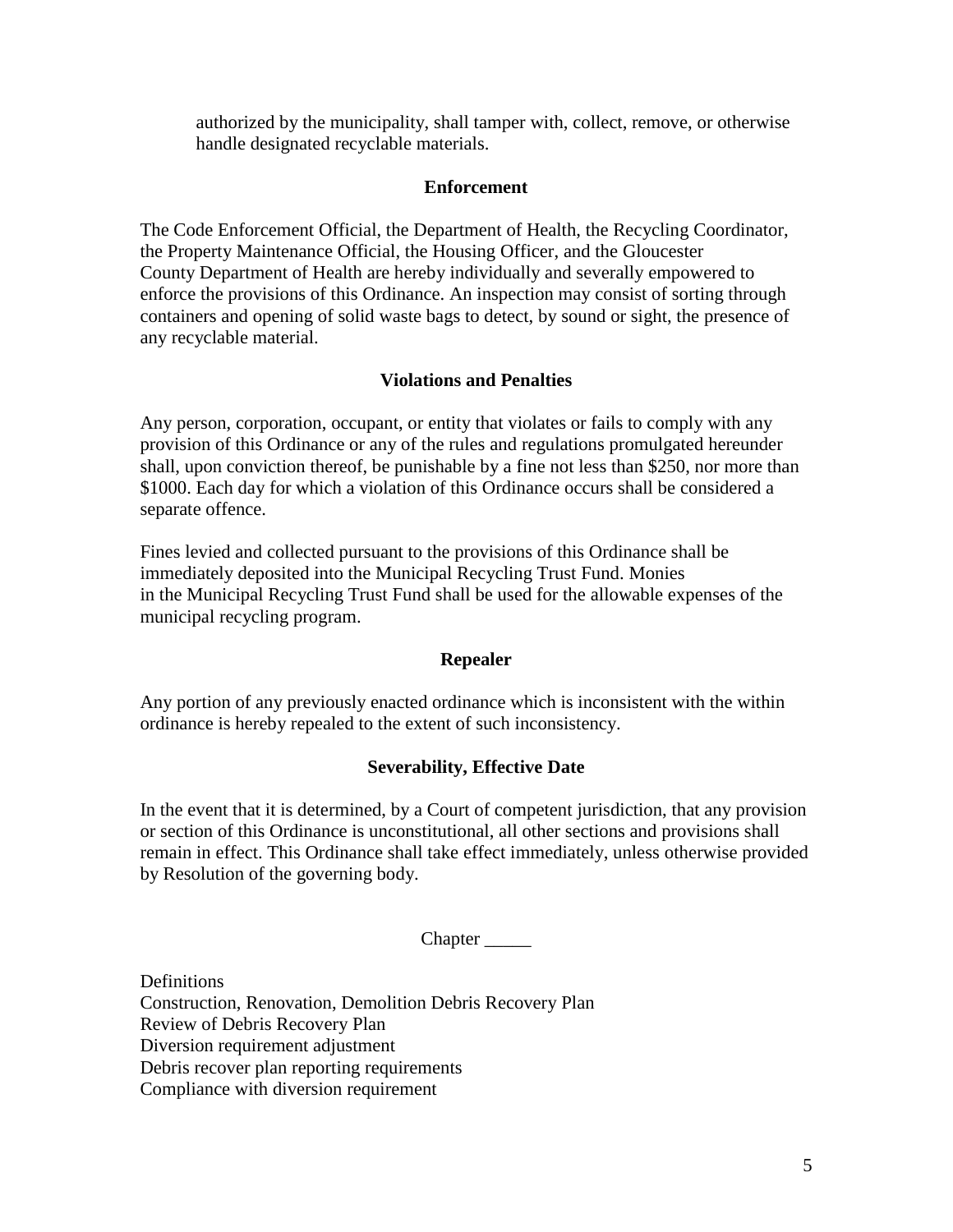Appeal to the City Administrator Enforcement Violations and Penalties

### **Definitions**

Covered project- means a construction, renovation, or demolition project for which a building permit or a demolition permit is required, and for which a dumpster or roll-off container shall be placed on premises for the purpose of placement of solid waste materials.

## **Construction, Renovation and Demolition Debris Recovery Plan**

A debris recovery plan shall be filed with the municipal recycling coordinator prior to the commencement of any activity for which municipal approval as further identified above. The debris recovery plan shall identify the types and estimated quantities of construction and demolition debris to be generated from the project, how each material will be managed, and the name of each facility or service provider that the entity will use to manage each material. The plan shall further detail how the applicant shall ensure that a minimum of 50% of the materials to be generated will be separated and recycled.

## **Review of Debris Recovery Plan**

- A. Approval: A debris recovery plan shall be reviewed by the municipal recycling coordinator, and approved if it provides for all of the information required by this Ordinance. An approved debris recovery plan shall be marked "Approved" and returned to the owner of the entity which submitted the plan.
- B. Denial: A debris recovery plan shall not be approved if it does not provide all of the information required by this Ordinance. If a debris recovery plan is not approved, the owner of the entity which submitted the plan, shall be notified in writing that the plan has been rejected, including the reasons for the rejection. In order to obtain the building or demolition permit sought, the owner of the entity which will carry out the construction, renovation, or demolition project shall make the required changes and resubmit the debris recovery plan to the municipal recycling coordinator.

#### **Diversion requirement adjustment**

A. Application: If the owner of an entity carrying out a covered project experiences circumstances that makes it infeasible to comply with the diversion requirement cited in this Ordinance, the owner of the entity may apply for an adjustment. The owner shall indicate in writing why it is infeasible to divert 50% of the materials being generated from the covered project and specify what percentage of diversion could be achieved. Increased costs to the owner of the entity carrying out the covered project will not be an acceptable justification for an adjustment.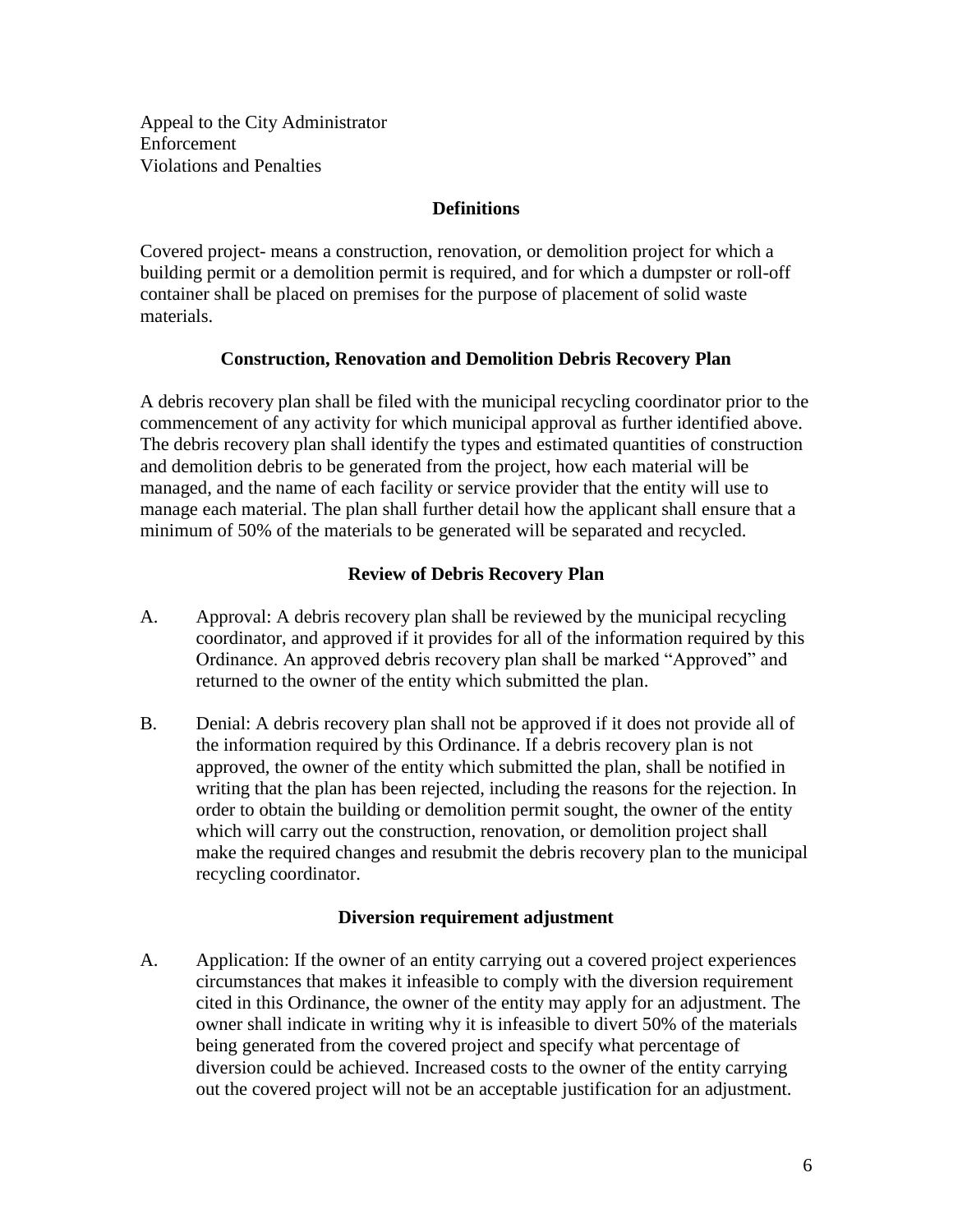- B. Review: The municipal recycling coordinator shall review the information supplied by the owner. If warranted the municipal recycling coordinator shall attempt to contact the owner to discuss possible ways of meeting the diversion requirement.
- C. Granting of an adjustment: If the municipal recycling coordinator determines that it is infeasible for the entity carrying out a covered project to divert 50% of the generated C&D debris from the covered project, the percent of diversion required shall be adjusted. The owner shall be notified in writing of the adjusted diversion requirement. The owner of the entity carrying out the covered project shall be required to divert the percent of C&D debris required by the adjustment.
- D. Denial of adjustment: If the municipal recycling coordinator determines that it is feasible for the owner of an entity carrying out a covered project to meet the diversion requirement cited in this Ordinance, the owner shall be notified in writing of the denial of the diversion requirement adjustment.

#### **Debris recover plan reporting requirements**

Documentation: Upon completion of the covered project, but before the final inspection, the owner of the entity carrying out a covered project shall submit in person or by certified mail to the municipal recycling coordinator, the documentation required to demonstrate that the applicant has met the diversion requirement. The required documentation shall include the following:

1) A completed debris recovery report, signed by the owner of the entity carrying out a covered project, indicating the quantity of each material generated during the covered project diverted or disposed,

2) Receipts from all facilities or service providers utilized to divert and dispose materials generated during the covered project, and

3) Any additional information that the owner of the entity carrying out the covered project believes is relevant to determining compliance with the diversion requirement.

#### **Compliance with diversion requirement**

The municipal recycling coordinator shall review the information submitted pursuant to this Ordinance and determine whether the owner of the entity carrying out the covered project has complied, or failed to comply with the diversion requirement. The determination regarding compliance will be provided to the owner of the entity carrying out the covered project in writing.

## **Appeal**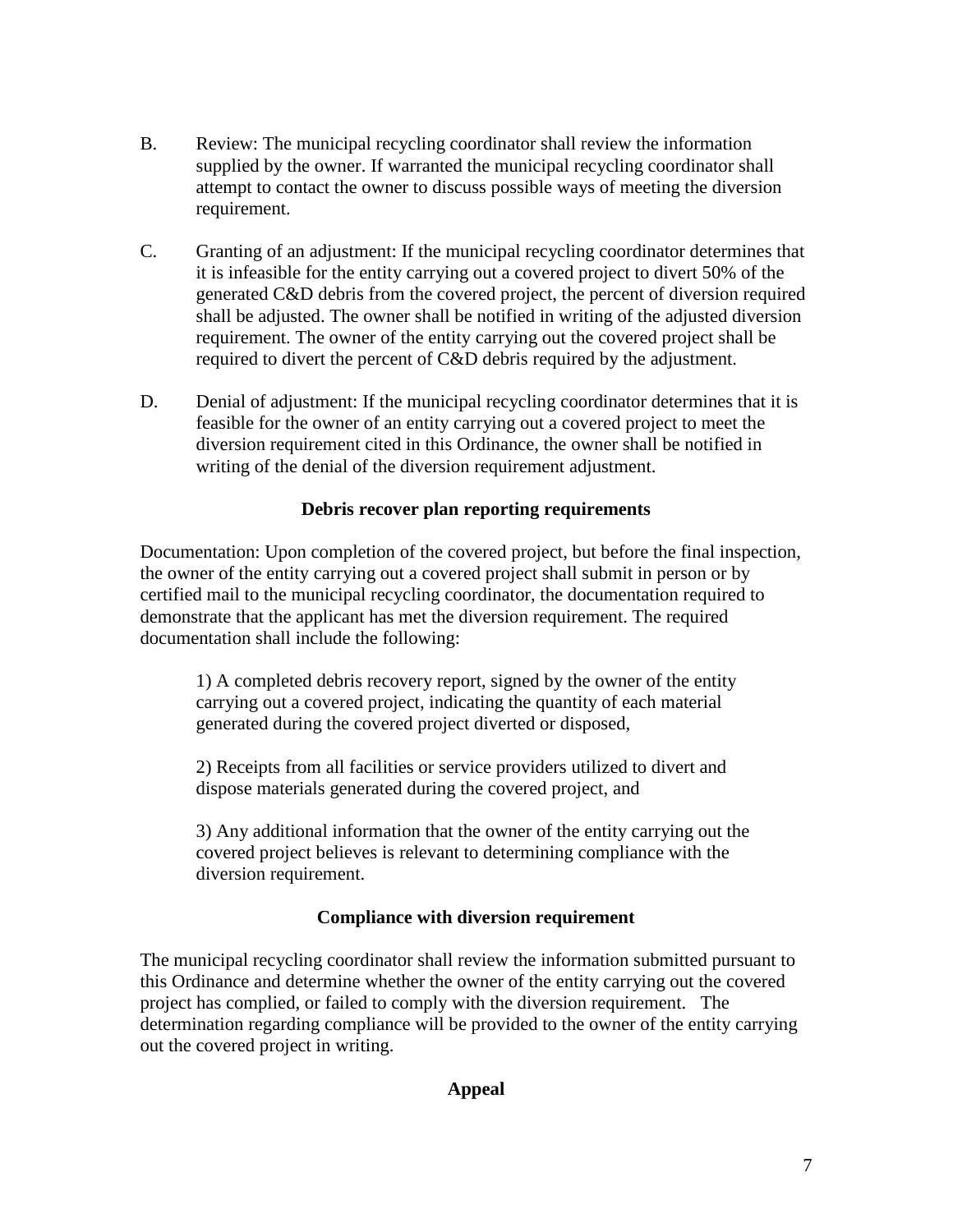An owner of the entity carrying out the covered project may appeal a determination of failure to comply under this Ordinance to the City Administrator within 30 days of the decision or determination. The appeal shall be in writing and shall state the facts and basis for the appeal. A decision by the City Administrator shall be final.

#### **Enforcement**

The Code Enforcement Official, the Police Department, the Department of Health, the Recycling Coordinator, the Property Maintenance Official, and the Housing Officer are hereby individually and severally empowered to enforce the provisions of this Ordinance. The respective enforcing official may, in his or her discretion, post warning stickers for a first offense. An inspection may consist of dumping and opening of solid waste bags of containers to detect, by sound or sight, the presence of any recyclable material.

### **Violations and Penalties**

Any person, corporation, occupant, or entity that violates or fails to comply with any provision of this Ordinance or any of the rules and regulations promulgated hereunder shall, upon conviction thereof, be punishable by a fine not less than \$250, nor more than \$1,000.

#### **Repealer**

Any portion of any previously enacted ordinance which is inconsistent with the within ordinance is hereby repealed to the extent of such inconsistency.

#### **Severability; Effective Date**

If it is determined, by a Court of competent jurisdiction, that any provision or section of this Ordinance is unconstitutional, all other sections and provisions shall remain in effect. This Ordinance shall take effect immediately.

**BE IT FURTHER ORDAINED** that all other provisions of said Ordinance not

specifically amended herein shall remain in full force and effect and any ordinances inconsistent herewith are repealed to the extent of any inconsistency.

#### **BE IT FURTHER ORDAINED** that this Ordinance shall take effect

immediately upon final passage, approval and publication as required by law.

#### **THE FOREGOING** was introduced by the City Council of the City of

Woodbury at a regular meeting held on November 24, 2015. This Ordinance will be

considered for adoption at final reading and public hearing to be held on December 8,